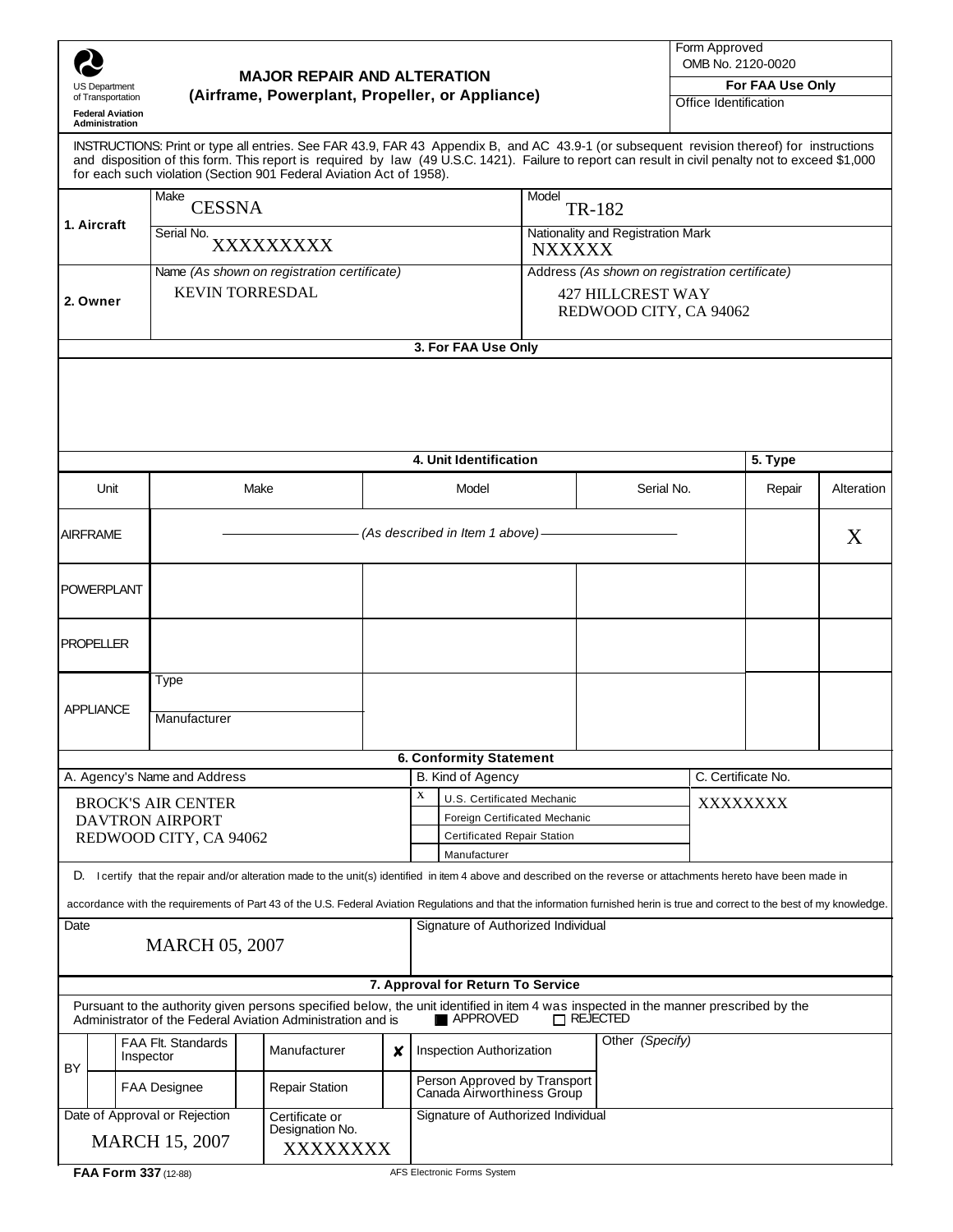## **NOTICE**

*Weight and balance or operating limitation changes shall be entered in the appropriate aircraft record. An alteration must be compatible with all previous alterations to assure continued conformity with the applicable airworthiness requirements.*

**8. Description of Work Accomplished**

*(If more space is required, attach additional sheets. Identify with aircraft nationality and registration mark and date work completed.)*

CESSNA TR 182

**NXXXXX** 

REMOVE CESSNA CLOCK

INSTALLED DAVTRON 803 DIGITAL CLOCK (PMA# PQ1062NM). SERIAL # 1000 IN ACCORDANCE WITH MANUFACTURER'S INSTRUCTIONS. THIS CLOCK MEETS THE CRITERIA OUTLINED IN AC20-94.

THIS CLOCK USES A 1 AMP CIRCUIT BREAKER LOCATED IN THE AVIONICS BUS AREA.

THIS EQUIPMENT HAS BEEN GROUND CHECKED AND FUNCTIONS PROPERLY. THERE WERE NO ADVERSE EFFECTS WITH ANY OF THE OTHER AIRCRAFT SYSTEMS.

ALL WORK HAS BEEN DONE IN ACCORDANCE WITH AC43.13-1B CHAPTERS 10,11,12 AND AC43.13-2A CHAPTER 1 & 2

WEIGHT & BALANCE & EQUIPMENT LIST HAVE BEEN UPDATED.

\_\_\_\_\_\_\_\_\_\_\_\_\_\_ END \_\_\_\_\_\_\_\_\_\_\_\_\_\_\_

Additional Sheets Are Attached